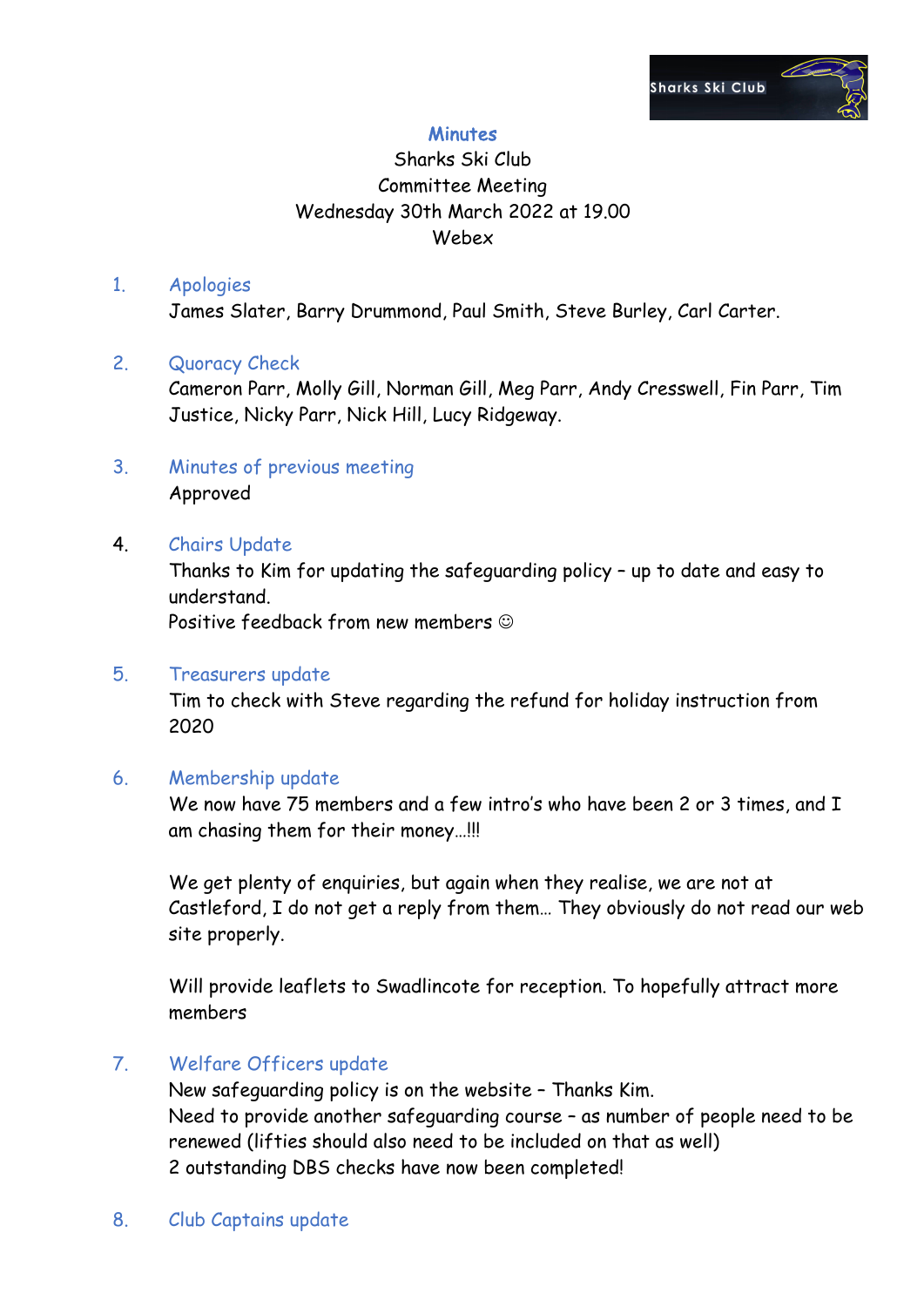

Christmas party went very well!! Planning for coming months

- Trying to organising something for easter eggs
- Star wars day for Saturday closest to 4<sup>th</sup> May
- Queens Jubilee Saturday the  $4<sup>th</sup>$  June possible event (picnic)
- Rother Valley for summer (26<sup>th</sup> June)

## 9. Skiing update (race, general)

### General – Molly

Not much to report really. Saturday mornings are still as good and exciting as ever.

We have a stable instructor team of 8 - Norman, Molly, Andy D, Tim, Barry, Frank, Helen, Lucy, and Cameron with 2 more - Andy Hayward and John O'Hara who will join us shortly and Andy C if really desperate).

ALL our members are now becoming very competitive. This is due to having the race poles up every Saturday and of course, some extremely good coaching by our instructors.

Thank you as always to our committed Instructors who turn up most Saturdays, having travelled long distances.

We have a great social atmosphere. Thank you to all.

Ps. Anyone want a job as Manager at Swad…???

### Race – Paul

Being assessed for IAIA level 2 on a Spanish mountain.

The Winter Race League at Pendle has been an astounding success with some months more Sharks participating than the home teams.

The commitment and effort from our racers has been at the highest level and the support from the parents attending has been awesome.

It's been great to see the new-to-slalom racers eager to return to Pendle each month and watch their enjoyment on the slope.

Undoubtedly, the Saturday morning sessions at Swadlincote have been very instrumental in improving our racers slalom technique, the instructors responsible have been doing an amazing job.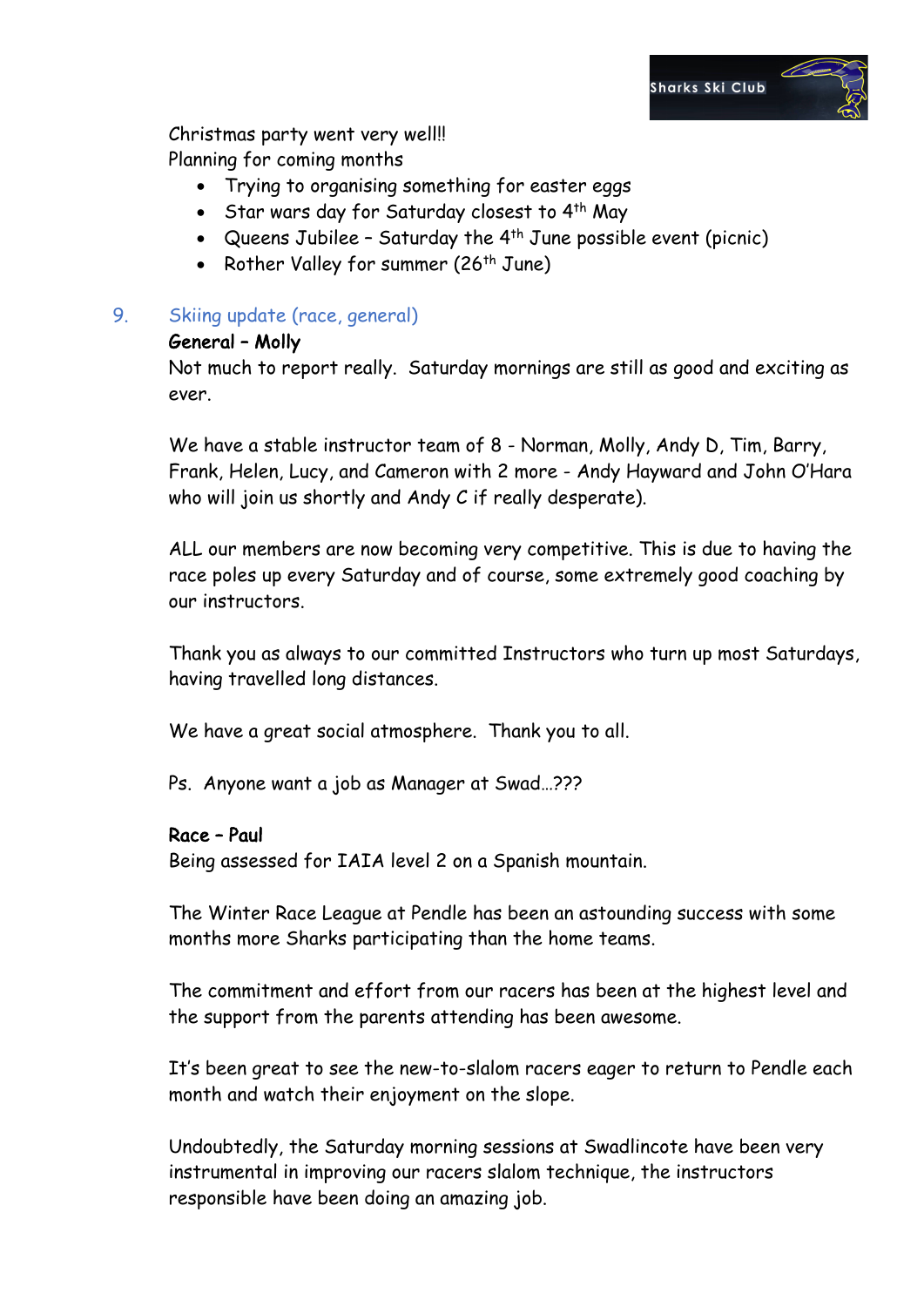

Rossendale Summer Race League should be next on the agenda, I'll update the membership as soon as I have the details of a start date which is typically around May.

#### 10. Coaching update

Where are we going, has it got a structure and how can we raise the numbers.

Ali Smith to come and do a session - Approved Chris Excel Session to be done again - Approved

Options for freestyle at Swadlincote and could we have an option or different drills ….foundation training

Instructor meeting to get wider instructor team feedback and what they want to see and how to get reengaged.

Extra hour of skiing – do we need the extra hour back freestyle or race mix it up a little bit ..

Send out questionnaire to all distribution list to ask the members what they want freestyle and racing how can we mix it up.

Event for a session at another location – all turn up for snow related day long event

#### 11. Holiday

Simon Brown of Ski 2 has started a new company on his own (without his past partner Roger Walker) It is 'Ski Champoluc'.

Norman and Molly are going out Thursday 7th April to both 'check it out' and also to collect our equipment from when we had to leave quickly at the start of Covid 2020.

Molly have checked the various authorities 2023 school holiday dates and they all appear to be the same at Easter ie 3rd to 14th April.

#### 12. AOB

Jackets – Committee Approved for Molly to go and buy the jackets when suitable ones are found.

Tim long sleeve tops – where can we get then from !